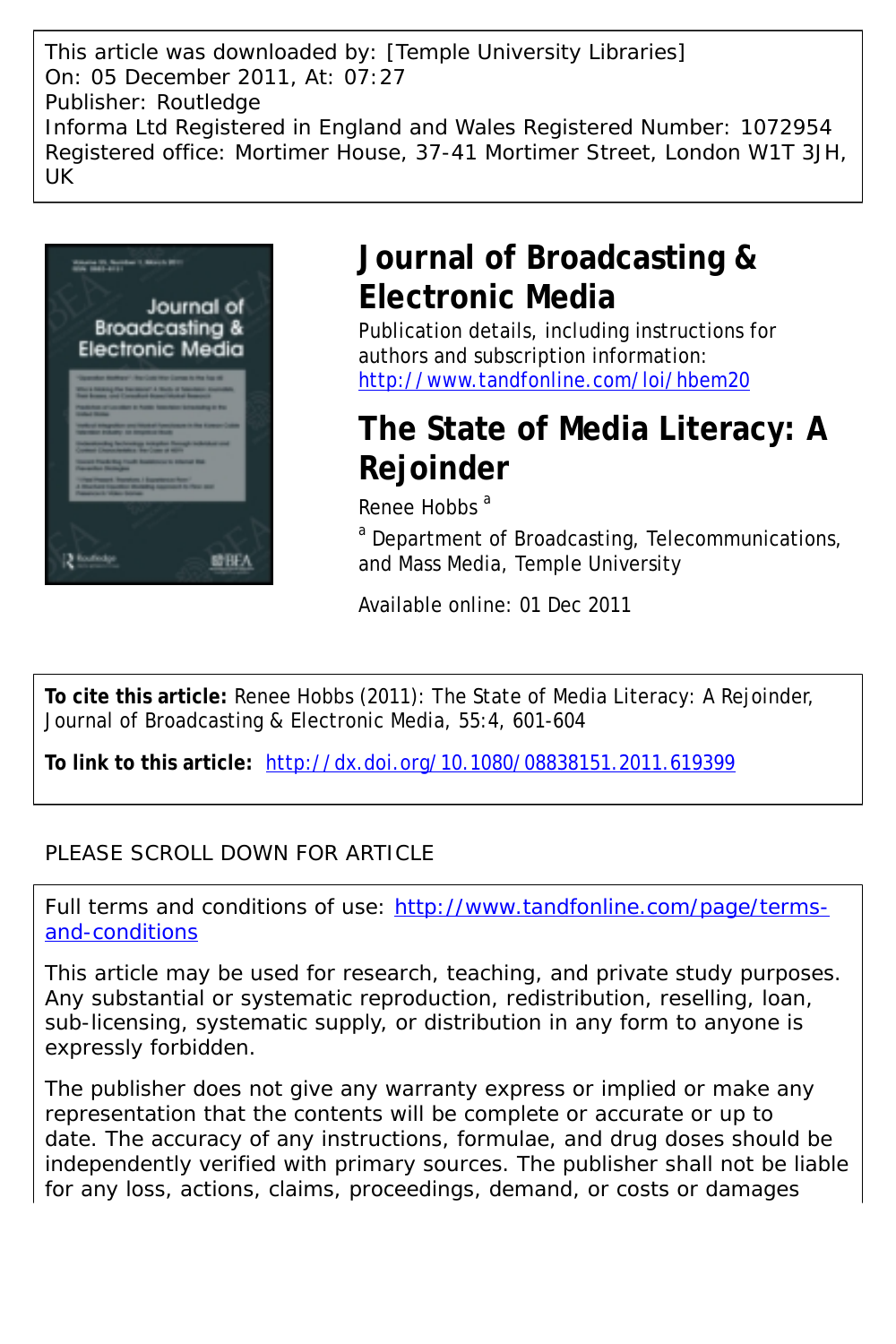whatsoever or howsoever caused arising directly or indirectly in connection with or arising out of the use of this material.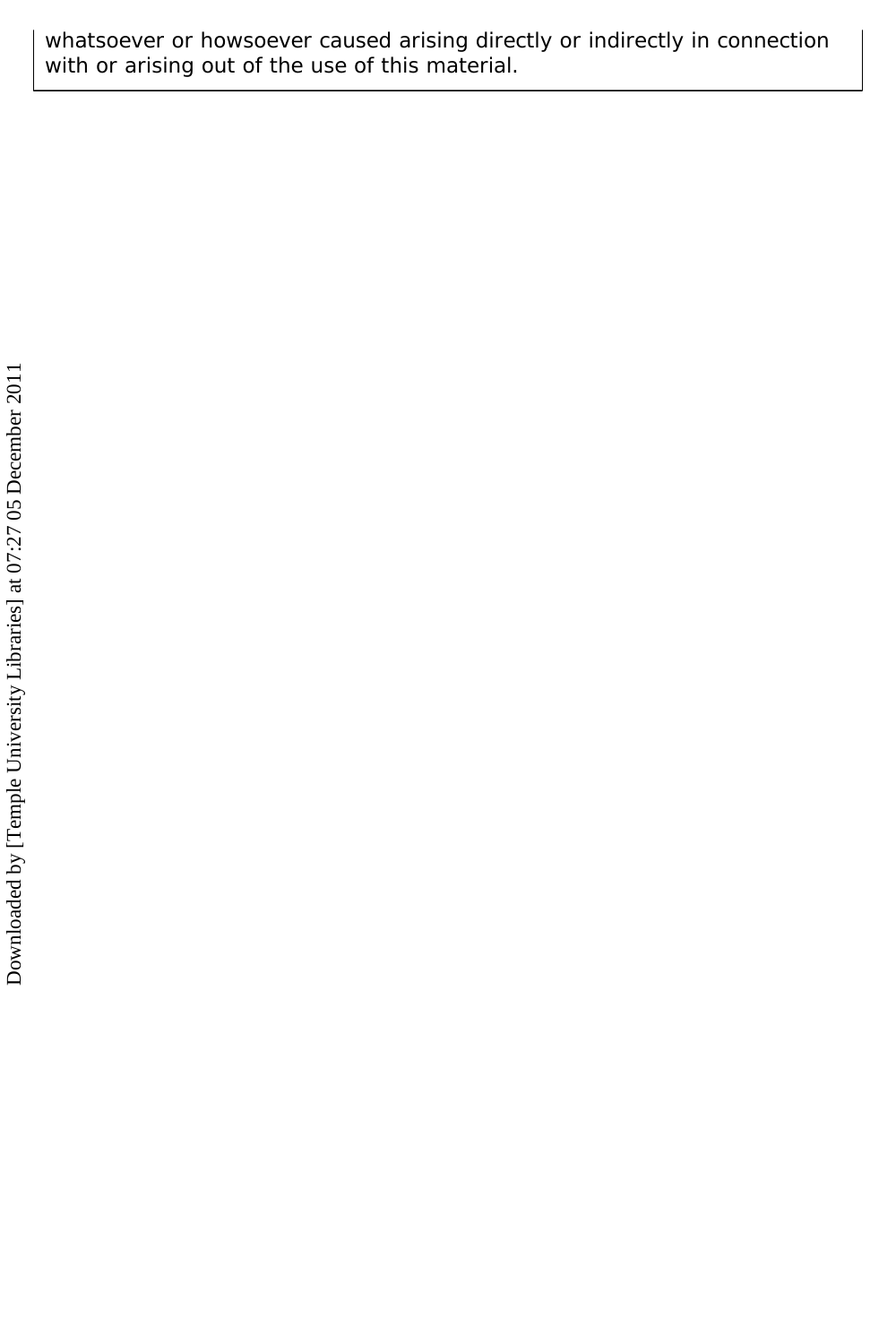### REVIEW AND CRITICISM

## The State of Media Literacy: A Rejoinder

### Renee Hobbs

Thanks to JoBEM editor, Susan Brinson, who offered me the opportunity to write a rejoinder to W. James Potter's essay on the State of Media Literacy. Potter begins his response to my essay by alleging that my identity and track record limit the value of my perspective on the field. After justifying his own editorial choices in terms of breadth, balance over time, balance across scholars, and description over prescription, Potter then suggests that my critical perspective regarding his work is an indication of my own lack of media literacy.

I begin my rejoinder by wishing that Potter addressed my principal argument, where I claim that his review examines media literacy from a too-traditional mass communication perspective, rooted in the media effects tradition, and as a result, it neglects much important recent work from this increasingly global and interdisciplinary community of scholars and practitioners. When media literacy is conceptualized primarily as a response to presumed negative media effects, pedagogy shifts from its roots in constructivism to become essentially persuasive. Some educators aim to deliver a message about privacy or reputational issues on the Internet, desensitization and media violence, the limiting world view offered by gender stereotypes, the dangers of media ownership, or the emotional manipulation embedded in fast food advertising. They can do so in ways that promote analysis and metacognition as well as divergent, critical thinking, or they can deliver a voluminous collection of facts, carefully assembling a compelling persuasive message using rhetorical strategies that position students as spectators who, more or less inevitably, will be expected to adopt the ''right'' perspectives on key issues (or at least be able to reproduce them on an exam). The robust and meaningful tension at the heart of the empowerment-protection debate derives its potency from these concerns. It may be that the distinction about how pedagogical methods reflect





Renee Hobbs (Ed.D., Harvard University) is a professor in the Department of Broadcasting, Telecommunications, and Mass Media at Temple University. In January 2012, she becomes the Founding Director of the Harrington School of Communication and Media at the University of Rhode Island. Her research examines the design, implementation and assessment of media literacy education programs.

<sup>©</sup> 2011 Broadcast Education Association Journal of Broadcasting & Electronic Media 55(4), 2011, pp. 601–604 ISSN: 0883-8151 print/1550-6878 online 601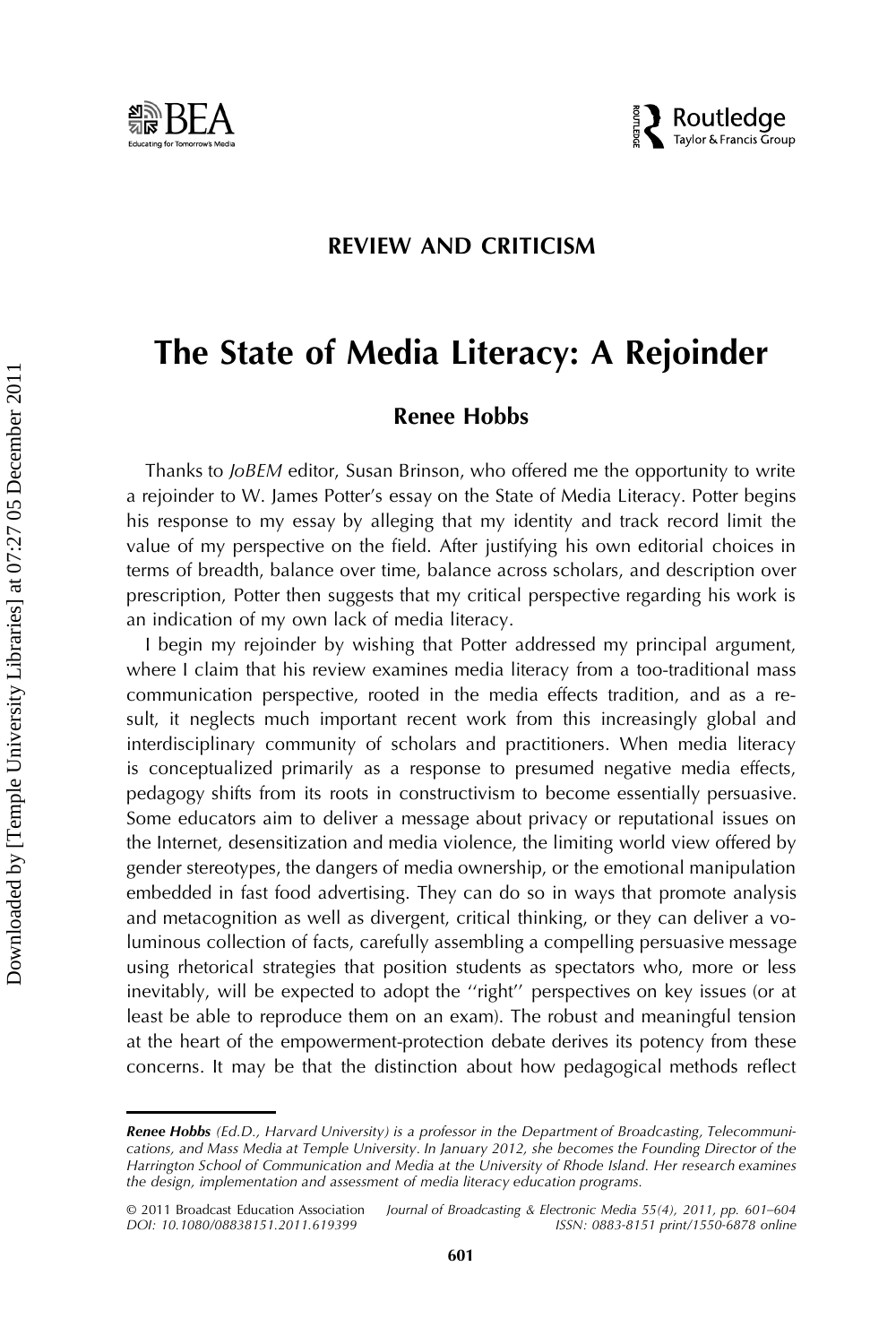#### 602 Journal of Broadcasting & Electronic Media/December 2011

and shape instructional goals is irrelevant to Potter. But in a recent interview with Tessa Jolls of the Center for Media Literacy, he showed authentic concern for how research and service pressures may interfere with college faculty placing a proper focus on developing students' writing and critical thinking skills (Potter, 2011). On most college campuses across the United States, this is a widely shared concern.

And it is one of the reasons interest in media literacy grows among communication scholars: a sense of genuine discovery results from the recognition that emphasizing disciplinary frameworks may promote coursework that consists of the assembling and arrangement of ''info-bits,'' as Potter calls them, facts which quickly become outdated, lose their relevance, and serve no long-term value to students. Media literacy education practices, which embody deep theoretical roots in the constructivist learning principles outlined by Dewey, offer a valuable alternative to teachers, enabling them to set aside their exclusive focus on knowledge transmission and work instead on engaging students with practices that promote intellectual curiosity, including asking questions about what you watch, see, read, and listen to—across all types of media genres and forms. This approach to education is well-suited to the contemporary world, where the latest facts are at everybody's fingertips. Today, the difference between an unskilled and strategic user of digital media, mass media, and popular culture is ever more obvious and important.

There's plenty of gee-whiz rhetoric valorizing the benefits of engaging kids as producers and authors of digital and social media. But make no mistake about it: creating a learning environment to develop the constellation of competencies required to be effective is not a piece of cake. Students arrive on campus with vast differences in their levels of knowledge and skill. Teachers and students alike are motivated differentially to develop these competencies in the classroom, and the ever-changing nature of the digital media and technology landscape is unlikely to slow down. As scholarly and professional literature reveal, implementing the instructional practices of digital and media literacy is a challenging process that places new demands on faculty and students, shifting expectations about the core practices of teaching and learning (Hobbs, 2011). Some students, raised in the No-Child-Left-Behind ''jump through the hoops'' testing-centric culture, will resist being asked to shift from passive sponge to engaged participant. Other challenges arise when students actually take seriously the practice of critical thinking about the mass media, popular culture, and digital media. For example, when students truly are empowered to ask critical questions, they do not stop when the lesson concludes. Their hard questions may make us uncomfortable. Easy access to diverse sources of information combined with the ability to ask strategic questions, the ability to multitask and crowdsource, and the skills of self-publishing may open up complex and unanticipated issues where the teacher has little expertise.

Digital and media literacy education is a community education movement (Hobbs, 2010) because educators across a wide spectrum of fields now recognize the disconnect between the traditional modes of teaching and the world in which we now live. As media literacy advocate and cultural anthropologist Michael Wersch puts it, ''The urgency of our movement is not grounded in a single political issue.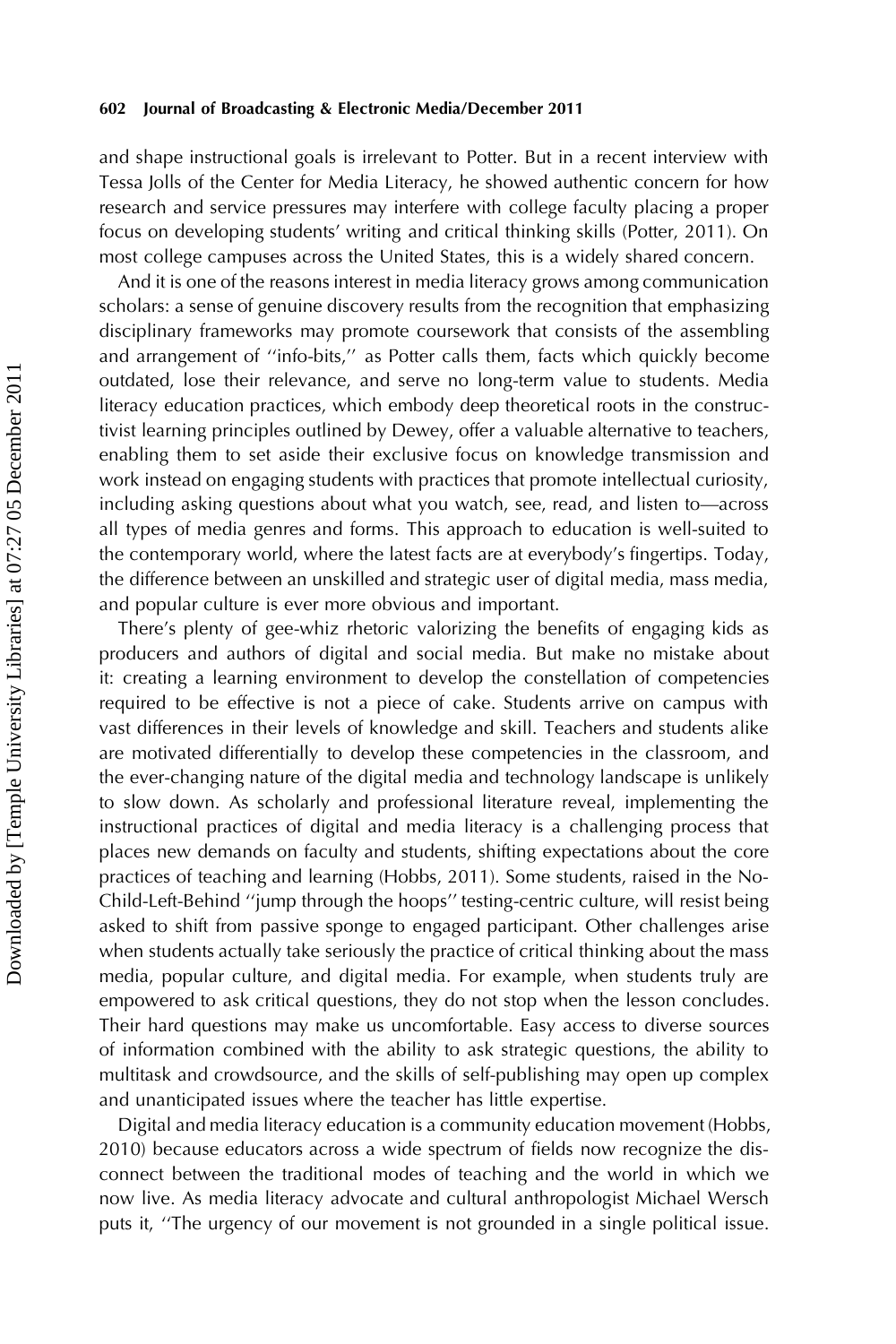It is grounded in broad cultural and technological shifts pervasive enough to be recognized by virtually everybody in our society'' (2011, p. 2).

It is energizing that new stakeholders are discovering the value of exploring the pedagogical ramification of developing various ''tool'' literacies (ICT, computer, digital, visual) in relationship to the ''representational'' literacies (media, information, news). Communication researchers and teachers certainly are key agents of this work. But public discourse about media literacy now is populated by a wide range of stakeholders, many of whom see teaching about digital media and technology from perspectives inflected by the humanities and social sciences, cultural studies, youth development, community development and social justice, to name a few.

Perhaps not surprisingly, Potter sees the world in terms of the six research areas defined by the discipline of broadcasting and electronic media: industry; technology; policy/regulation; media content; audiences; and effects. By positioning media literacy squarely within the effects tradition, Potter views current momentum in research and scholarship in media literacy as validation for the longstanding value of the effects tradition. It is a legitimate perspective on the field, certainly, but it seems to be, in my view, inappropriately marginal. Adopting this perspective removes more than 90% of all the most interesting new ideas now emerging from new scholarship on this topic. For this reason, I was motivated to respond to Potter's essay on behalf of JoBEM readers, who when encountering an essay titled, ''The State of Media Literacy,'' might reasonably expect to find a comprehensive review of current work in the field. The citations I share in my response essay represent the work of scholars, advocates, policymakers, and practitioners from a number of different disciplines and fields, who have been coalescing towards a set of ideas and values about the practices of media literacy education, publishing this work in journals including the International Journal of Learning and Media, the Journal of Communication, Learning, Media and Technology, Educational Media International, the Journal of Adult and Adolescent Literacy, Pedagogy, the Journal of Media Literacy Education, and many others.

JoBEM readers can decide for themselves whether my response to Potter's review essay reflects a narrow personal vision or a broader, more inclusive and wellinformed one. Similarly readers can judge whether the rationale Potter offers to defend his editorial choices in the review essay aligns with the actual quality of the work itself. But I vigorously reject his argument that the critical spirit of academic argument is antithetical to the values of media literacy education, and that, to be more media literate, I should have withheld quality assessments and instead drawn productive connections between our two essays. In my view, this last point is a particularly weak argument that betrays fundamental epistemological principles at the heart of academic inquiry: scholars contribute to build new knowledge by rigorously subjecting ideas to reasoning, evidence and critique. I offer my scholarship, teaching, creative multimedia work, and advocacy to the public in the ''critical friends'' spirit (Bambino, 2002). In doing so, I inevitably receive a share of valuable and well-meaning criticism which supports my intellectual growth and vitality. My critique of Potter's review essay was generated by the same spirit, as I aim to